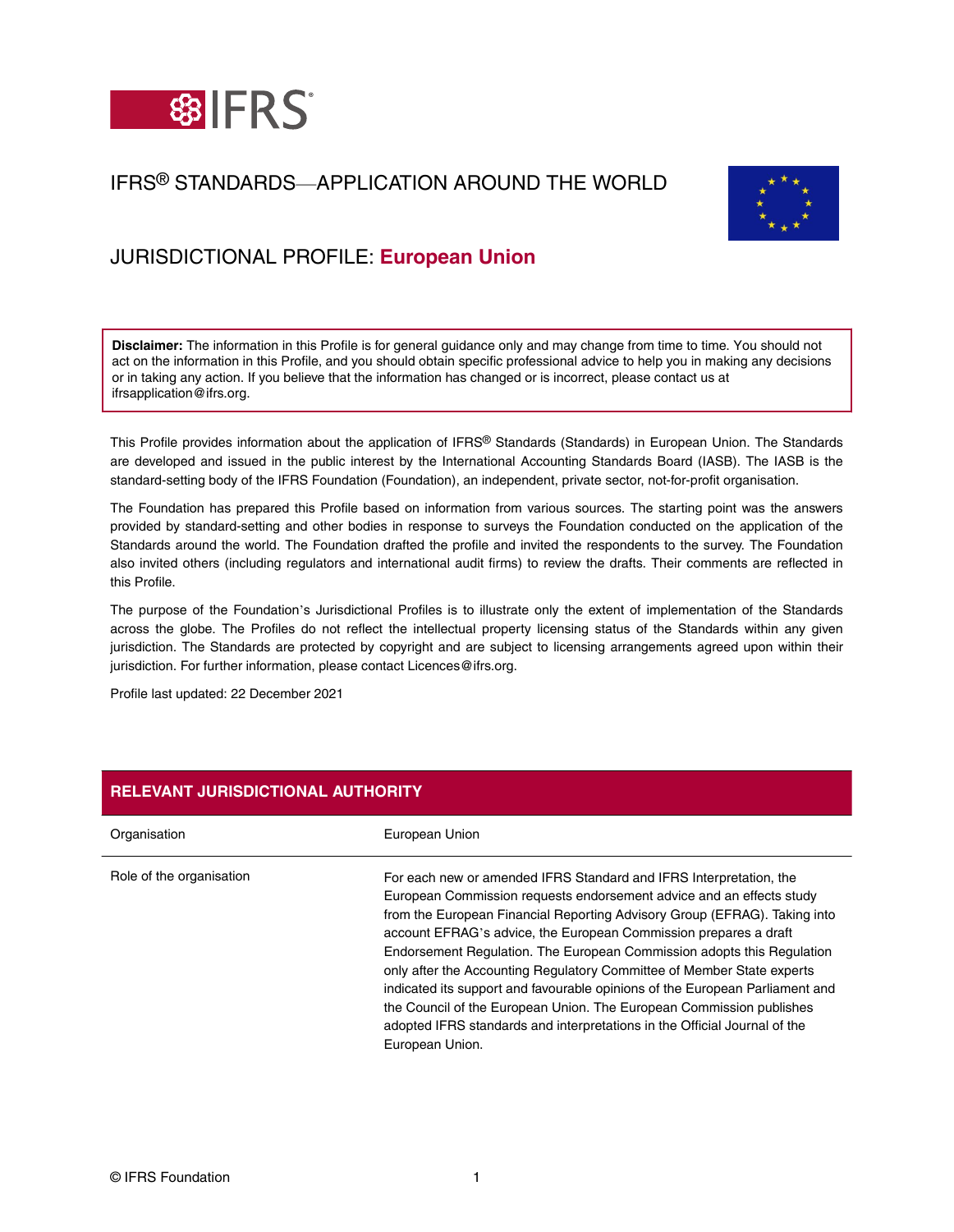**Note added by the IFRS Foundation:** The European Union (EU) is an economic and political union between 27 European countries (Member States). The EU is based on the rule of law. The EU Member States countries have given final jurisdiction in matters of EU law to the European Court of Justice.

The 27 Member States are: Austria, Belgium, Bulgaria, Croatia, Cyprus, Czech Republic, Denmark, Estonia, Finland, France, Germany, Greece, Hungary, Ireland, Italy, Latvia, Lithuania, Luxembourg, Malta, Netherlands, Poland, Portugal, Romania, Slovakia, Slovenia, Spain and Sweden. Three additional European countries (Iceland, Liechtenstein, and Norway), while not EU Member States, have agreed to abide by EU laws and regulations on the single market (freedom of goods, people, services and capital). The 30 countries together form the European Economic Area (EEA). The European Union is a member of the Group of Twenty (G20) group of countries.

In addition to financial reporting using IFRS, the European Union has enacted some accounting laws (Directives) for limited liability companies, banks and insurers that all EU Member States and EEA countries are required to comply with via their national laws and regulations. The most notable is Directive 2013/34/EU of the European Parliament and of the Council of 26 June 2013 on the annual financial statements, consolidated financial statements and related reports. The IAS Regulation and the Accounting Directives can be found on the European Commission's '[Financial Reporting](https://ec.europa.eu/info/business-economy-euro/company-reporting-and-auditing/company-reporting/financial-reporting_en)' page.

EU Member States and EEA countries may enact accounting laws and regulations that add to the requirements of the Directives, but they cannot override the requirements of the Directives.

This Profile explains the IFRS requirements established by the European Union that apply directly to all EU and EEA member states. The individual profiles of the EU and EEA member states explain the additional IFRS requirements that have been established in the individual member states.

| Website                                                                                                                                       | <b>Financial Reporting</b>                                                  |
|-----------------------------------------------------------------------------------------------------------------------------------------------|-----------------------------------------------------------------------------|
| Email contact                                                                                                                                 | FISMA-C1@ec.europa.eu                                                       |
| <b>COMMITMENT TO GLOBAL FINANCIAL REPORTING STANDARDS</b>                                                                                     |                                                                             |
| Has the jurisdiction made a public<br>commitment in support of moving towards a<br>single set of high quality global accounting<br>standards? | Yes.                                                                        |
| Has the jurisdiction made a public<br>commitment towards IFRS Standards as<br>that single set of high quality global<br>accounting standards? | Yes.                                                                        |
| What is the jurisdiction's status of                                                                                                          | The EU has adopted IFRS Standards for the consolidated financial statements |

adoption?

of all companies whose securities trade in a [regulated market](https://registers.esma.europa.eu/publication/searchRegister?core=esma_registers_upreg).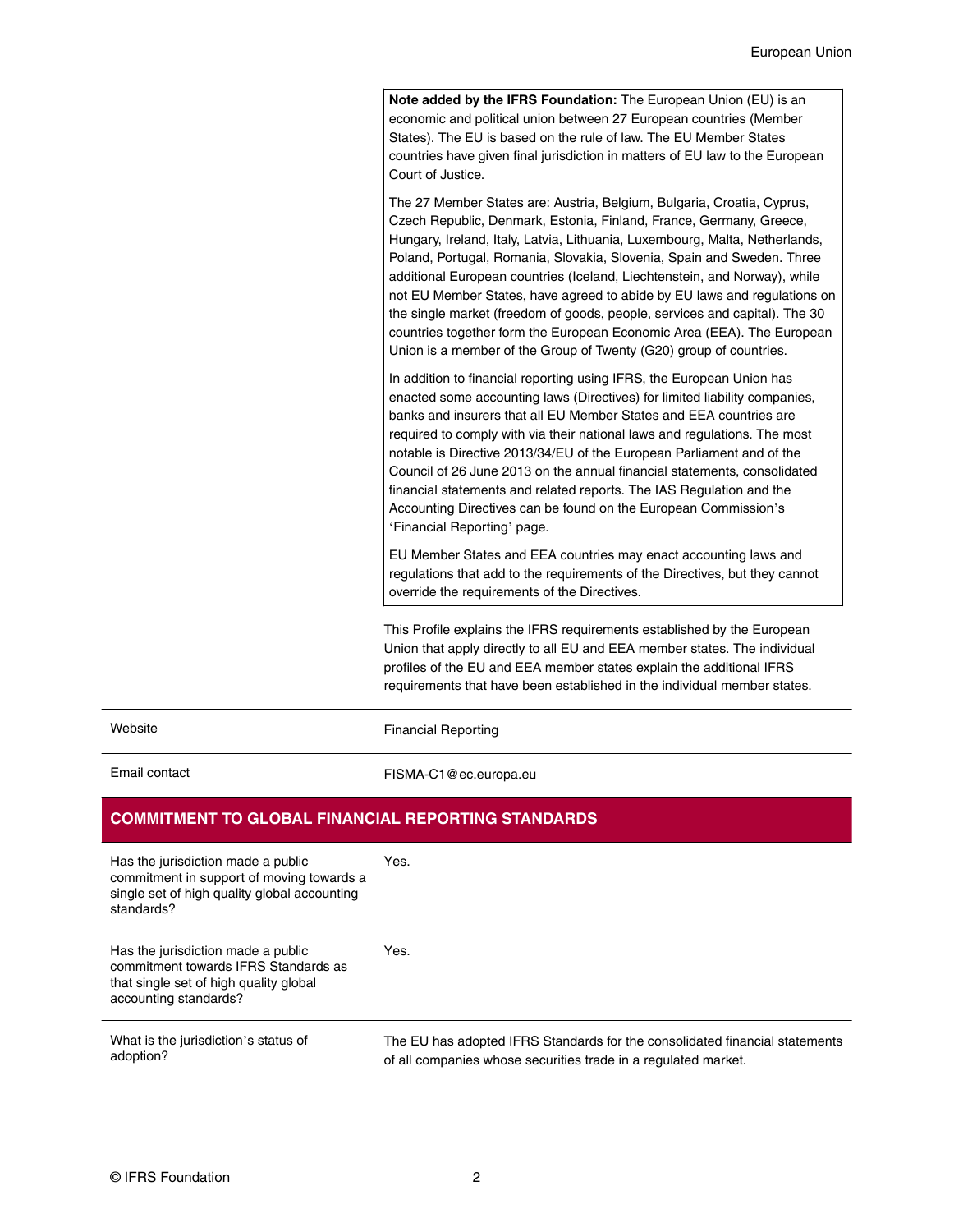Additional comments provided on the adoption status?

In 2002, the European Union adopted IFRS Standards as the required financial reporting standards for the consolidated financial statements of all EU companies whose debt or equity securities trade in a regulated market in the EU/EEA, effective in 2005. The adoption of IFRS Standards was done by enactment of a regulation of the European Parliament and of the Council of 19 July 2002: [EU 1606/2002 Regulation on the application of international](https://eur-lex.europa.eu/legal-content/EN/TXT/?uri=CELEX:32002R1606) [accounting standards \(IAS\)](https://eur-lex.europa.eu/legal-content/EN/TXT/?uri=CELEX:32002R1606) (known as the IAS Regulation).

The IAS Regulation includes a process for endorsing individual IFRS Standards and Interpretations for use in the European Union as directly applicable Commission Regulations.

#### **June 2015 evaluation of IFRS Standards in the EU**

In June 2015, the European Commission published [a report of its evaluation](https://eur-lex.europa.eu/legal-content/EN/TXT/PDF/?uri=CELEX:52015DC0301&from=EL) [of the 2002 Accounting Regulation](https://eur-lex.europa.eu/legal-content/EN/TXT/PDF/?uri=CELEX:52015DC0301&from=EL) following 10 years of adoption of IFRS Standards in the EU. The purpose of the evaluation was to assess whether the Regulation 'achieved what it set out to do' – namely 'harmonise the financial reporting of listed companies by ensuring a high degree of transparency and comparability of their financial statements in order to enhance the efficient functioning of EU capital markets and of the internal market'. The evaluation concluded:

- the IAS Regulation has increased the transparency of financial statements;
- the quality of financial statements prepared under IFRS Standards is good;
- there are proper mechanisms in place to ensure adequate enforcement of IFRS Standards;
- the Commission found evidence of improved capital market outcomes: higher liquidity; lower costs of capital; increased cross-border transactions; easier access to capital at EU and global level; improved investor protection and maintenance of investor confidence.

In April 2021 the European Commission published a staff working document on [fitness check](https://eur-lex.europa.eu/legal-content/EN/TXT/PDF/?uri=CELEX:52021SC0081&from=EN) on public reporting by companies that including reporting using IFRS Standards.

If the jurisdiction has NOT made a public statement supporting the move towards a single set of accounting standards and/or towards IFRS Standards as that set of standards, explain the jurisdiction's general position towards the adoption of IFRS Standards in the jurisdiction.

Not applicable.

### **EXTENT OF IFRS APPLICATION**

For DOMESTIC companies whose debt or equity securities trade in a public market in the jurisdiction:

Are all or some domestic companies whose securities trade in a public market either required or permitted to use IFRS Standards in their consolidated financial statements?

IFRS Standards as adopted by the EU are required for the consolidated financial statements of all EU/EEA companies whose debt or equity securities trade in a regulated market in the EU/EEA—that is, a regulated exchange. IFRS Standards as adopted by the EU are IFRS Standards as issued by the IASB Board with two limited [modifications.](#page-5-0)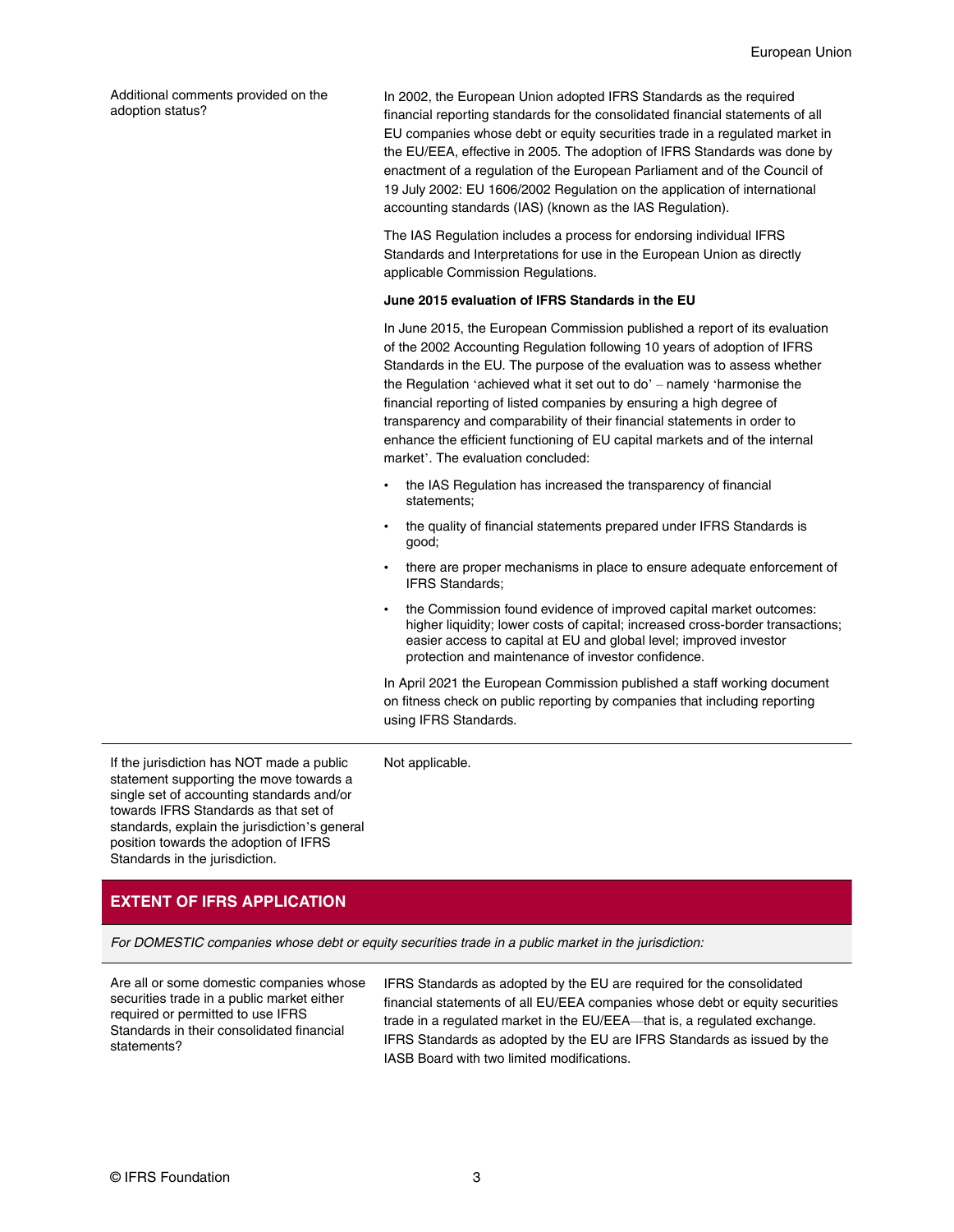|                                                                                                                                                                                                                                                                  | Most major securities exchanges in the EU are regulated exchanges, but there<br>are many small securities exchanges in addition to the regulated exchanges.<br>Individual EU/EEA Member States / counties have an option to require or<br>permit IFRS Standards as adopted by the EU (Member State Option) for the<br>individual financial statements of listed companies, and the consolidated or<br>individual financial statements of non-listed companies. |
|------------------------------------------------------------------------------------------------------------------------------------------------------------------------------------------------------------------------------------------------------------------|----------------------------------------------------------------------------------------------------------------------------------------------------------------------------------------------------------------------------------------------------------------------------------------------------------------------------------------------------------------------------------------------------------------------------------------------------------------|
|                                                                                                                                                                                                                                                                  | The European Commission periodically surveys the EU member states<br>regarding its decisions about the use of the above options. The reports of<br>those surveys may be found on the European Commission's website: https://<br>ec.europa.eu/info/law/international-accounting-standards-regulation-ec-<br>no-1606-2002/monitoring-and-enforcing_en.                                                                                                           |
| If YES, are IFRS Standards REQUIRED or<br>PERMITTED?                                                                                                                                                                                                             | Required for some companies and permitted for others, as described above.                                                                                                                                                                                                                                                                                                                                                                                      |
| Does that apply to ALL domestic<br>companies whose securities trade in a<br>public market, or only SOME? If some,<br>which ones?                                                                                                                                 | The IFRS Standards requirement applies to the consolidated financial<br>statements of all EU/EEA companies whose debt or equity securities trade on<br>a regulated exchange in the EU/EAA.                                                                                                                                                                                                                                                                     |
| Are IFRS Standards also required or<br>permitted for more than the consolidated<br>financial statements of companies whose<br>securities trade in a public market?                                                                                               | Yes, in some EU/EEA member states (see the discussion of Member State<br>Options above).                                                                                                                                                                                                                                                                                                                                                                       |
| For instance, are IFRS Standards required<br>or permitted in separate company financial<br>statements of companies whose securities<br>trade in a public market?                                                                                                 | Permitted in some EU/EEA member states, not permitted in others (see the<br>discussion of Member State Options above).                                                                                                                                                                                                                                                                                                                                         |
| For instance, are IFRS Standards required<br>or permitted for companies whose<br>securities do not trade in a public market?                                                                                                                                     | Permitted in some EU/EEA member states, not permitted in others (see the<br>discussion of Member State Options above).                                                                                                                                                                                                                                                                                                                                         |
| If the jurisdiction currently does NOT<br>require or permit the use of IFRS<br>Standards for domestic companies whose<br>securities trade in a public market, are<br>there any plans to permit or require IFRS<br>Standards for such companies in the<br>future? | Not applicable.                                                                                                                                                                                                                                                                                                                                                                                                                                                |
| For FOREIGN companies whose debt or equity securities trade in a public market in the jurisdiction:                                                                                                                                                              |                                                                                                                                                                                                                                                                                                                                                                                                                                                                |

| Are all or some foreign companies whose<br>securities trade in a public market either<br>REQUIRED or PERMITTED to use IFRS<br>Standards in their consolidated financial<br>statements? | Yes.                                                                                                                                                                                                                                                                                                                                                                                                                                                                                                                         |
|----------------------------------------------------------------------------------------------------------------------------------------------------------------------------------------|------------------------------------------------------------------------------------------------------------------------------------------------------------------------------------------------------------------------------------------------------------------------------------------------------------------------------------------------------------------------------------------------------------------------------------------------------------------------------------------------------------------------------|
| If YES, are IFRS Standards REQUIRED or<br>PERMITTED in such cases?                                                                                                                     | Required for some and permitted for others. Foreign companies whose<br>securities are publicly traded in the EU/EAA are required to report under IFRS<br>Standards as adopted by the EU for their consolidated financial statements<br>unless the European Commission has deemed their accounting standards to<br>be equivalent to IFRS Standards, in which case they may use their local<br>standards. Equivalence of that third country's GAAP with IFRS is determined<br>under the criteria of Regulation (EC) 1569/2007. |
|                                                                                                                                                                                        | Currently, the following standards are considered as equivalent to IFRS<br>Standards as adopted by the EU:                                                                                                                                                                                                                                                                                                                                                                                                                   |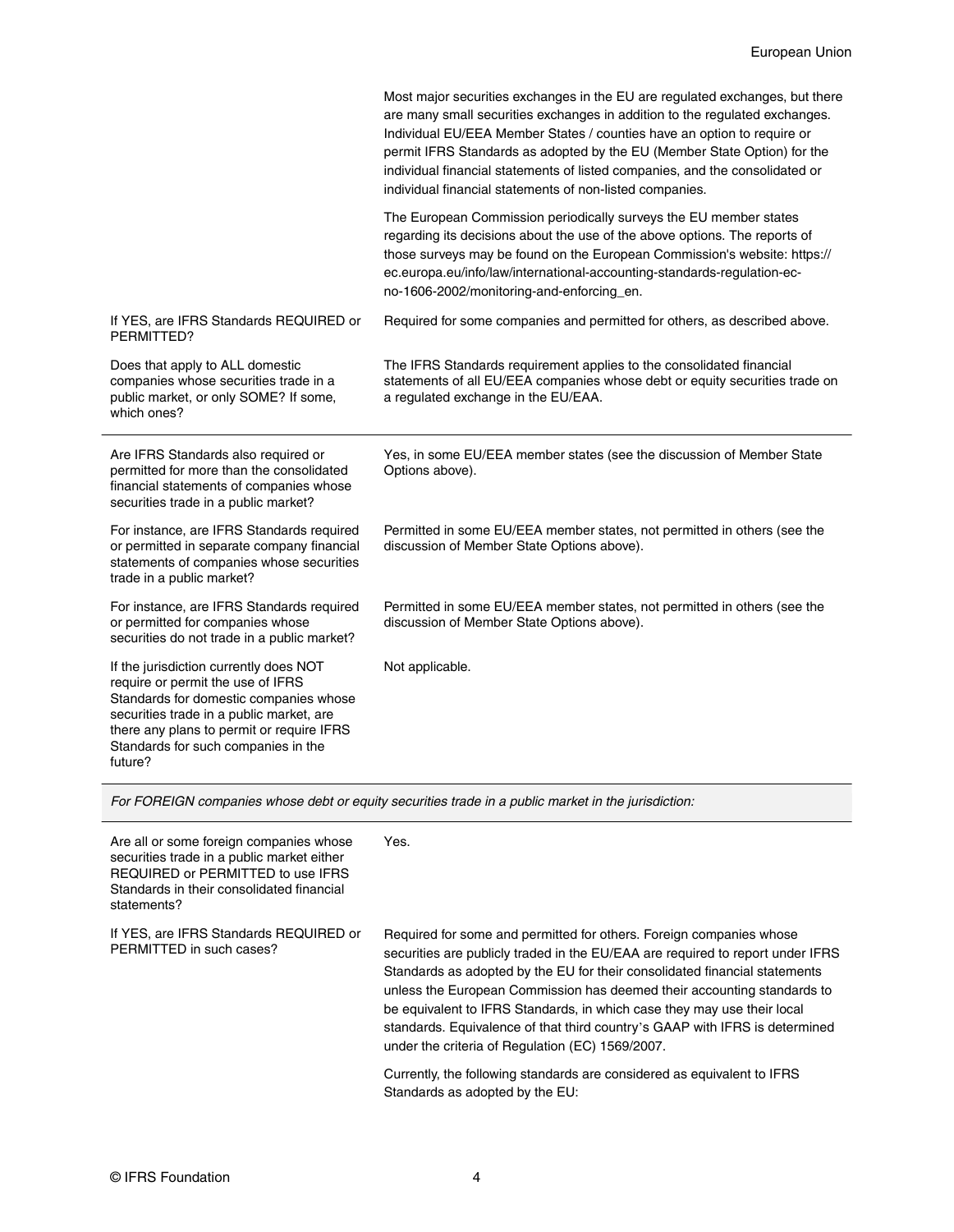- IFRS Standards as issued by the IASB Board, provided that the notes to the audited financial statements contain an explicit and unreserved statement that those financial statements comply with IFRS Standards.
- Generally Accepted Accounting Principles (GAAP) of Japan.
- GAAP of the United States of America.
- GAAP of the People's Republic of China.
- GAAP of Canada.

All.

• GAAP of the Republic of Korea.

More information can be found on the '[Financial Reporting](https://ec.europa.eu/info/business-economy-euro/company-reporting-and-auditing/company-reporting/financial-reporting_en)' page of the European Commission's website.

Does that apply to ALL foreign companies whose securities trade in a public market, or only SOME? If some, which ones?

| <b>IFRS ENDORSEMENT</b>                                                                                                                                                   |                                                                                                                                                                                                                                                                                                                                                                                                                                                                                                                                                                                                                                                                                                                                                                                                                                                                                                                                  |
|---------------------------------------------------------------------------------------------------------------------------------------------------------------------------|----------------------------------------------------------------------------------------------------------------------------------------------------------------------------------------------------------------------------------------------------------------------------------------------------------------------------------------------------------------------------------------------------------------------------------------------------------------------------------------------------------------------------------------------------------------------------------------------------------------------------------------------------------------------------------------------------------------------------------------------------------------------------------------------------------------------------------------------------------------------------------------------------------------------------------|
| Which IFRS Standards are required or<br>permitted for domestic companies?                                                                                                 | IFRS Standards as adopted by the European Union, which are IFRS<br>Standards as issued by the IASB except IFRS 14 and with some limited<br>modifications.                                                                                                                                                                                                                                                                                                                                                                                                                                                                                                                                                                                                                                                                                                                                                                        |
| The auditor's report and/or the basis of<br>presentation footnote states that financial<br>statements have been prepared in<br>conformity with:                           | IFRS Standards as adopted by the European Union.                                                                                                                                                                                                                                                                                                                                                                                                                                                                                                                                                                                                                                                                                                                                                                                                                                                                                 |
| Does the auditor's report and/or the basis<br>of preparation footnote allow for 'dual<br>reporting' (conformity with both IFRS<br>Standards and the jurisdiction's GAAP)? | This is not prohibited by the EU Directives or the IAS Regulation. Some<br>EU/EEA member states permit dual reporting.                                                                                                                                                                                                                                                                                                                                                                                                                                                                                                                                                                                                                                                                                                                                                                                                           |
|                                                                                                                                                                           | Some EU/EEA companies assert compliance with IFRS Standards in addition<br>to compliance with IFRS Standards as endorsed in the EU.                                                                                                                                                                                                                                                                                                                                                                                                                                                                                                                                                                                                                                                                                                                                                                                              |
| Are IFRS Standards incorporated into law<br>or regulations?                                                                                                               | Yes.                                                                                                                                                                                                                                                                                                                                                                                                                                                                                                                                                                                                                                                                                                                                                                                                                                                                                                                             |
| If yes, how does that process work?                                                                                                                                       | In 2002, the European Union adopted IFRS Standards as the required<br>financial reporting standards for the consolidated financial statements of all<br>European companies whose debt or equity securities trade on a regulated<br>market in Europe, effective in 2005. The adoption of IFRS Standards was<br>done by enactment of a regulation of the European Parliament and of the<br>Council of 19 July 2002: EU 1606/2002 Regulation on the application of<br>international accounting standards (IAS) (known as the IAS Regulation). The<br>IAS Regulation establishes a process for endorsement of IFRS Standards for<br>use in the European Union. After the Regulation was adopted, all IFRS<br>Standards at that time were endorsed in bulk. Subsequently, new and<br>amended IFRS Standards and Interpretations are individually subject to the<br>endorsement process and are adopted as directly applicable EU law. |
|                                                                                                                                                                           | EFRAG maintains an Endorsement Status Report.                                                                                                                                                                                                                                                                                                                                                                                                                                                                                                                                                                                                                                                                                                                                                                                                                                                                                    |
| If no, how do IFRS Standards become a<br>requirement in the jurisdiction?                                                                                                 | Not applicable.                                                                                                                                                                                                                                                                                                                                                                                                                                                                                                                                                                                                                                                                                                                                                                                                                                                                                                                  |

Does the jurisdiction have a formal process for the 'endorsement' or 'adoption' of new

Yes.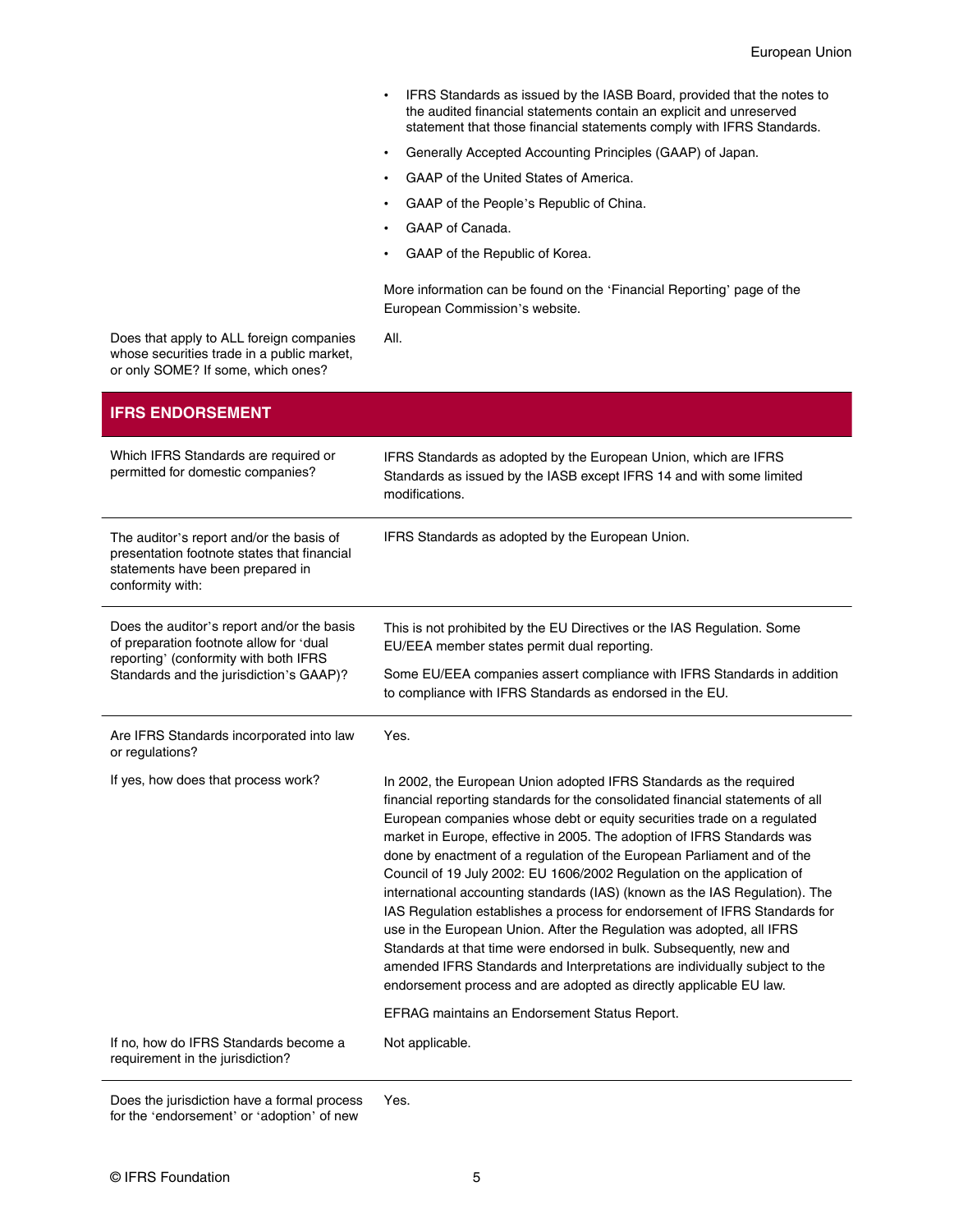<span id="page-5-0"></span>or amended IFRS Standards (including Interpretations) in place?

| If yes, what is the process? |  |
|------------------------------|--|
|------------------------------|--|

If yrocess? After the IFRS Foundation has issued a standard or an amendment to an IFRS Standard, or the IFRS Interpretations Committee has issued an interpretation, the European Commission requests an endorsement advice from EFRAG. Additionally, the European Commission requests an effects study on the pronouncement under consideration for endorsement. During the process EFRAG holds a number of consultations with interest groups and finally publishes the advice to the European Commission concerning whether the standard meets the criteria for endorsement for use in the European Union.

> Taking into account EFRAG's endorsement advice the European Commission prepares a draft Endorsement Regulation. This Regulation is adopted only after the Accounting Regulatory Committee (ARC) has indicated its support, and after favourable opinions of the European Parliament and the Council of the European Union. Following adoption, the Regulation is published in the Official Journal of the European Union, at which time it becomes effective.

If no, how do new or amended IFRS Standards become a requirement in the jurisdiction?

Has the jurisdiction eliminated any accounting policy options permitted by IFRS Standards and/or made any modifications to any IFRS Standards?

Yes.

Not applicable.

If yes, what are the changes? There are currently two modifications to IFRS Standards that a company may opt to apply:

- (i) [Declaration](http://ec.europa.eu/transparency/regdoc/rep/3/2004/EN/C-2004-4422-1-EN-MAIN-PART-2.PDF) by the Commission on the '[carve-out](http://ec.europa.eu/transparency/regdoc/rep/1/2008/EN/1-2008-215-EN-F1-1.Pdf)' concerning fair value hedge accounting for portfolio hedges of interest rate risk in IAS 39 Financial Instrument: Recognition and Measurement; and.
- (ii) a temporary extension of the scope of Applying IFRS 9 Financial Instruments with IFRS 4 Insurance Contracts allowing a deferral of the application of IFRS 9 for some insurers (the scope extension increases the population of companies eligible for such a deferral in accordance with IFRS Standards as adopted by the EU until [annual reporting](http://eur-lex.europa.eu/legal-content/EN/TXT/?qid=1511963979622&uri=CELEX:32017R1988) [periods beginning on or after 1 January 2023 when IFRS 17 and](http://eur-lex.europa.eu/legal-content/EN/TXT/?qid=1511963979622&uri=CELEX:32017R1988) [IFRS 9 become mandatory\)](http://eur-lex.europa.eu/legal-content/EN/TXT/?qid=1511963979622&uri=CELEX:32017R1988); or an option for companies not to apply the annual cohort requirement of IFRS 17 Insurance Contracts to groups of insurance contracts that are specified in the Commission Regulation. If a company applies the option, it is required to disclose that fact and provide information about the contracts affected. The Commission will review the need to retain this option by 31 December 2027.

The modifications are optional and affect only a limited number of companies. Therefore, companies not applying the options can still state compliance with IFRS Standards.

Other comments regarding the use of IFRS Standards in the jurisdiction? None.